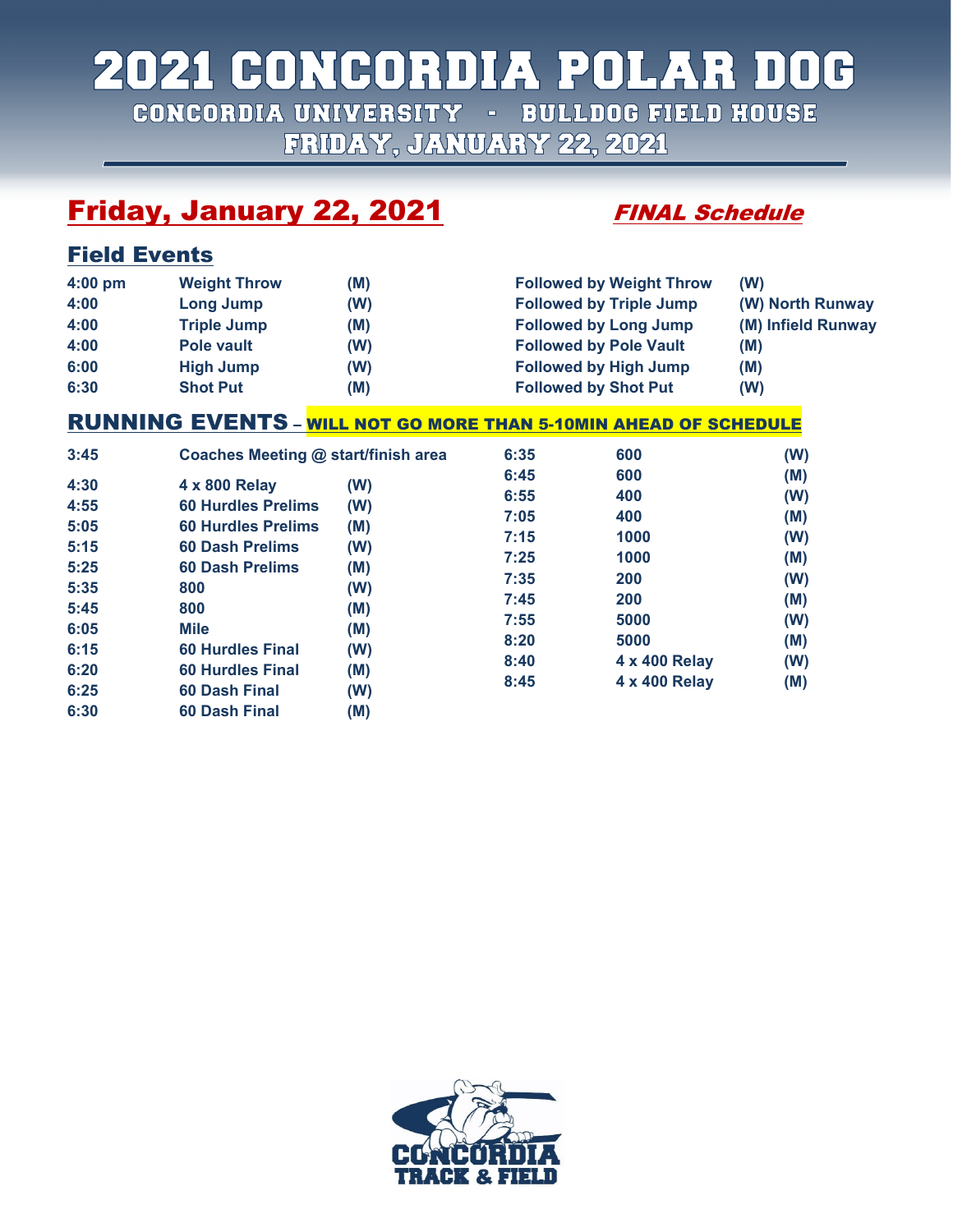| Event 41 Women 4x800 Meter Relay (3) |                                                                       |                        |                  |  |  |  |  |
|--------------------------------------|-----------------------------------------------------------------------|------------------------|------------------|--|--|--|--|
|                                      | $9:29.84$ $2/21/2015$<br>Fieldhouse:                                  | Concordia Univ.        |                  |  |  |  |  |
|                                      | M. Vlasin, R. Janzen, E. Schroeder, T. Elbert                         |                        |                  |  |  |  |  |
|                                      | <b>Meet Record:</b><br>9:50.13 1/19/2018<br><b>Friends University</b> |                        |                  |  |  |  |  |
|                                      | N. Ballard, C. Follete, M. Tenove, S. Hundley                         |                        |                  |  |  |  |  |
| Lane                                 | <b>Team</b>                                                           | Relay                  | <b>Seed Time</b> |  |  |  |  |
|                                      | Section 1 of 1 Finals                                                 |                        |                  |  |  |  |  |
| 1                                    | Concordia (N                                                          | A                      |                  |  |  |  |  |
|                                      | 1) Haecker, Rylee                                                     | 2) Heritage, Kylahn    |                  |  |  |  |  |
|                                      | 3) Reiman, Grace                                                      | 4) Bauer, Keri         |                  |  |  |  |  |
| $\mathbf{2}$                         | Concordia (N                                                          | B                      |                  |  |  |  |  |
|                                      | 1) Fye, Alyssa                                                        | 2) Werts, Lainey       |                  |  |  |  |  |
|                                      | 3) Rathjen, Mollie                                                    | 4) Ada, Lauren         |                  |  |  |  |  |
| 3                                    | <b>Hastings</b>                                                       | A                      |                  |  |  |  |  |
|                                      | 1) McDonald, Aleisha                                                  | 2) Pinkerton, Veronica |                  |  |  |  |  |
|                                      | 3) Gerken, Madison                                                    | 4) Hinkson, Landry     |                  |  |  |  |  |

#### **Event 19 Women 60 Meter Hurdles (17)**

|                | <b>Top 8 Advance by Time</b> |      |           |                      |                  |  |
|----------------|------------------------------|------|-----------|----------------------|------------------|--|
|                | <b>Fieldhouse:</b>           | 8.69 | 1/19/2018 | <b>Chelsea Baker</b> |                  |  |
|                | <b>Meet Record:</b>          | 8.69 | 1/19/2018 | <b>Chelsea Baker</b> |                  |  |
| Lane           | Name                         |      |           | <b>School</b>        | <b>Seed Time</b> |  |
| <b>Heat</b>    | 1 of 3 Prelims               |      |           |                      |                  |  |
| 2              | Diggins, Olivia              |      |           | Doane                |                  |  |
| 3              | Puelz, Josie                 |      |           | Concordia (N         |                  |  |
| 4              | Tamayo, Lauren               |      |           | Hastings             |                  |  |
| 5              | Boyle, Kaylee                |      |           | Concordia (N         |                  |  |
| 6              | Rice, Rylee                  |      |           | Doane                |                  |  |
| 7              | Reimer, Grace                |      |           | Concordia (N         |                  |  |
| Heat           | 2 of 3 Prelims               |      |           |                      |                  |  |
| $\overline{2}$ | Battaglia, Jordin            |      |           | Concordia (N         |                  |  |
| 3              | Loy, Emily                   |      |           | Concordia (N         |                  |  |
| 4              | Lewis, Sarah                 |      |           | Concordia (N         |                  |  |
| 5              | Richert, Amy                 |      |           | Concordia (N         |                  |  |
| 6              | Lloyd, Jada                  |      |           | Doane                |                  |  |
| Heat           | 3 of 3 Prelims               |      |           |                      |                  |  |
| $\overline{c}$ | Damme, Grace                 |      |           | Doane                |                  |  |
| 3              | Bonillas, Dayris             |      |           | <b>Hastings</b>      |                  |  |
| 4              | Battershell, Rachel          |      |           | Concordia (N         |                  |  |
| 5              | Harms, Nicole                |      |           | Doane                |                  |  |
| 6              | Wells, Natalya               |      |           | Concordia (N         |                  |  |
| 7              | McCoy, Anna                  |      |           | Concordia (N         |                  |  |

#### **Event 20 Men 60 Meter Hurdles (9)**

|      | <b>Top 8 Advance by Time</b> |                |                 |                  |  |
|------|------------------------------|----------------|-----------------|------------------|--|
|      | <b>Fieldhouse:</b><br>8.00   | 1/19/2018      | Jonathan Flight |                  |  |
|      | <b>Meet Record:</b>          | 8.26 1/25/2020 | Paul Plowcha    |                  |  |
|      | <b>Lane Name</b>             |                | School          | <b>Seed Time</b> |  |
|      | <b>Heat 1 of 2 Prelims</b>   |                |                 |                  |  |
| 2    | Gentry, Zack                 |                | Concordia (N    |                  |  |
| 3    | Krejci, John                 |                | Doane           |                  |  |
| 4    | Plowcha, Paul                |                | <b>Hastings</b> |                  |  |
| 5    | Williams, Cody               |                | Concordia (N    |                  |  |
| 6    | Reeser, Jeremiah             |                | Concordia (N    |                  |  |
| Heat | 2 of 2 Prelims               |                |                 |                  |  |
| 3    | Zimmerman, Mason             |                | Doane           |                  |  |
| 4    | Meyer, Colton                |                | Concordia (N    |                  |  |
| 5    | Turner, Zach                 |                | Doane           |                  |  |
| 6    | Nelson, Skyler               |                | Doane           |                  |  |
|      |                              |                |                 |                  |  |

#### **Event 1 Women 60 Meter Dash (9)**

|   | <b>Top 8 Advance by Time</b> |                |                         |                  |
|---|------------------------------|----------------|-------------------------|------------------|
|   | <b>Fieldhouse:</b>           | 7.69 2/12/2016 | <b>Majorie Thompson</b> |                  |
|   | <b>Meet Record:</b>          | 7.80 1/19/2018 | Natali Engle            |                  |
|   | Lane Name                    |                | School                  | <b>Seed Time</b> |
|   | <b>Heat 1 of 2 Prelims</b>   |                |                         |                  |
| 3 | Severt, Katie                |                | Concordia (N            |                  |
| 4 | Wilson, Julyah               |                | <b>Hastings</b>         |                  |
| 5 | Sears, Karsen                |                | Hastings                |                  |
| 6 | Cummings, Amira              |                | Concordia (N            |                  |
|   | <b>Heat 2 of 2 Prelims</b>   |                |                         |                  |
| 2 | Mulligan, Hannah             |                | Concordia (N            |                  |
| 3 | Broman, Jamey                |                | Concordia (N            |                  |
| 4 | Maessner, Daisy              |                | <b>Hastings</b>         |                  |
| 5 | Brandl, MacKenzie            |                | Doane                   |                  |
| 6 | Schernikau, Sydni            |                | Concordia (N            |                  |
|   |                              |                |                         |                  |

#### **Event 2 Men 60 Meter Dash (9)**

|                | <b>Top 8 Advance by Time</b><br><b>Fieldhouse:</b><br><b>Meet Record:</b> | 6.71 1/29/2011<br>6.96 1/25/2020 | <b>Brijesh Lawrence</b><br><b>Ameerr Patten</b> |                  |
|----------------|---------------------------------------------------------------------------|----------------------------------|-------------------------------------------------|------------------|
|                | Lane Name                                                                 |                                  | School                                          | <b>Seed Time</b> |
|                | Heat 1 of 2 Prelims                                                       |                                  |                                                 |                  |
| 2              | Dirks, Tristan                                                            |                                  | Doane                                           |                  |
| 3              | Mahoney, Andrew                                                           |                                  | Doane                                           |                  |
| $\overline{4}$ | Vincent, Christopher                                                      |                                  | Doane                                           |                  |
| 5              | Paetow, Kenny                                                             |                                  | Concordia (N                                    |                  |
| 6              | Provencher, Trevor                                                        |                                  | Doane                                           |                  |
|                | Heat 2 of 2 Prelims                                                       |                                  |                                                 |                  |
| 3              | Eurek, Jackson                                                            |                                  | Doane                                           |                  |
| 4              | Drake, Austin                                                             |                                  | Doane                                           |                  |
| 5              | Black, Emmett                                                             |                                  | Doane                                           |                  |
| 6              | Taylor, Josh                                                              |                                  | Concordia (N                                    |                  |
|                |                                                                           |                                  |                                                 |                  |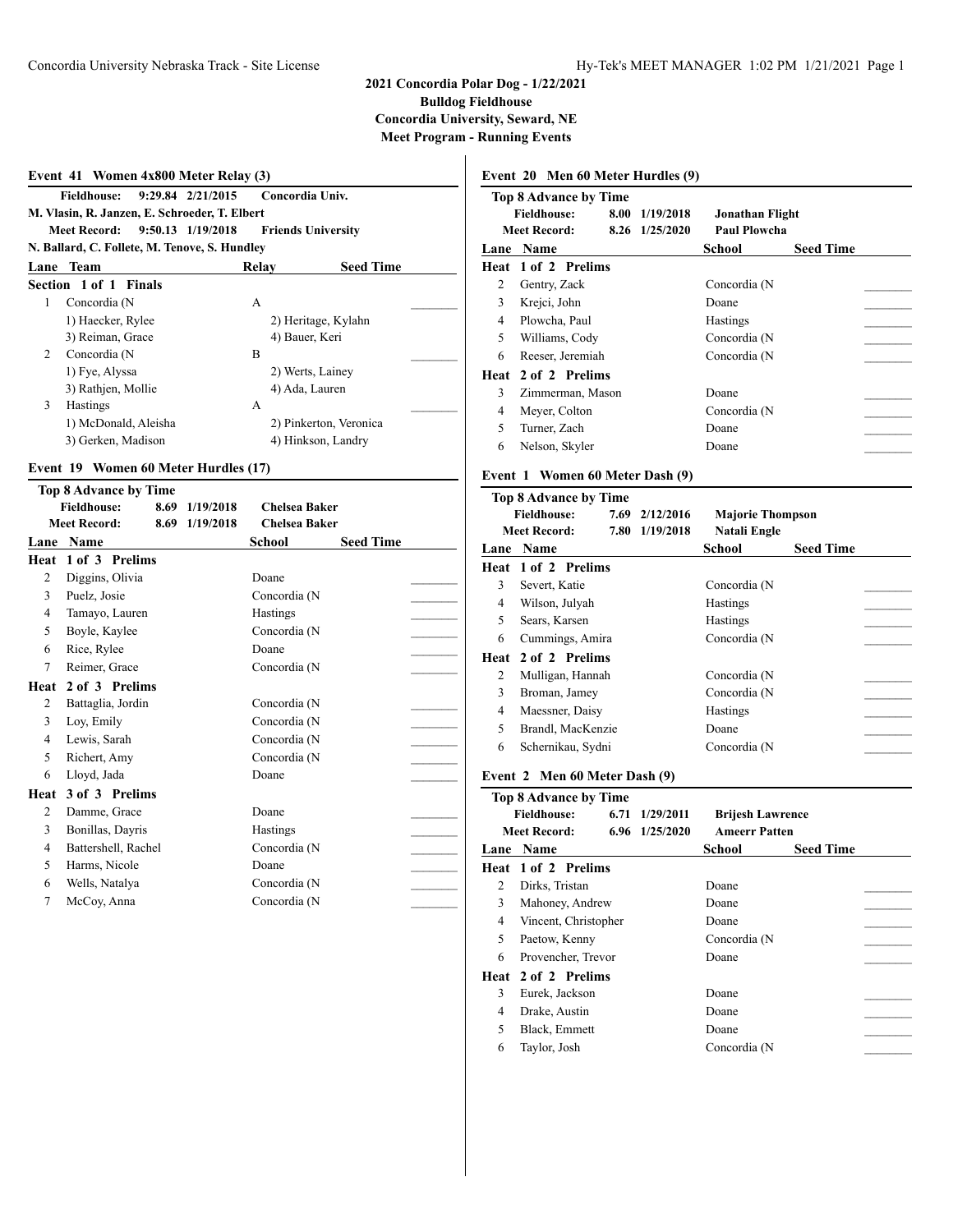| Event 9 Women 800 Meter Run (3)          |           |                      |                  |  |  |
|------------------------------------------|-----------|----------------------|------------------|--|--|
| 2:11.03 1/29/2016<br><b>Fieldhouse:</b>  |           | <b>Kimberly Wood</b> |                  |  |  |
| <b>Meet Record:</b><br>2:15.81 1/14/2012 |           | Page Pollard         |                  |  |  |
| Lane Name                                |           | School               | <b>Seed Time</b> |  |  |
| Section 1 of 1 Finals                    |           |                      |                  |  |  |
| 1<br>Weise, Halle                        |           | Doane                |                  |  |  |
| 2<br>Hilyard, Jordyn                     |           | Concordia (N         |                  |  |  |
| 3<br>Gissler, Peyton                     |           | Concordia (N         |                  |  |  |
| Event 10 Men 800 Meter Run (7)           |           |                      |                  |  |  |
| <b>Fieldhouse:</b><br>1:50.27            | 2/10/2017 | <b>Decano Cronin</b> |                  |  |  |
| <b>Meet Record:</b><br>1:57.06 1/14/2012 |           | <b>Andrew Jansen</b> |                  |  |  |
| Lane Name                                |           | School               | <b>Seed Time</b> |  |  |
| Section 1 of 1 Finals                    |           |                      |                  |  |  |
| 1<br>Rohde, Calvin                       |           | Concordia (N         |                  |  |  |
| $\overline{c}$<br>Ideus, Ethan           |           | Concordia (N         |                  |  |  |
| 3<br>Johnson, Zach                       |           | Concordia (N         |                  |  |  |
| 4<br>Price, Nick                         |           | Concordia (N         |                  |  |  |
| 5<br>Adams, Brayden                      |           | Concordia (N         |                  |  |  |
| 6<br>Taylor, Brennan                     |           | Concordia (N         |                  |  |  |
| Hensley, Ethan<br>7                      |           | Concordia (N         |                  |  |  |
|                                          |           |                      |                  |  |  |
| Event 14 Men 1 Mile Run (3)              |           |                      |                  |  |  |
| <b>Fieldhouse:</b><br>4:13.74 1/29/2017  |           | <b>Ryan Cox</b>      |                  |  |  |
| <b>Meet Record:</b><br>4:23.66 1/14/2012 |           | <b>Matt Trampe</b>   |                  |  |  |
| Lane Name                                |           | School               | <b>Seed Time</b> |  |  |
| Section 1 of 1 Finals                    |           |                      |                  |  |  |
| Wheelock, Aidan<br>1                     |           | Doane                |                  |  |  |
| $\overline{c}$<br>Skorupa, Gavin         |           | Doane                |                  |  |  |
| Hermanas, Deivy<br>3                     |           | Concordia (N         |                  |  |  |
|                                          |           |                      |                  |  |  |
| Event 7 Women 600 Meter Run (8)          |           |                      |                  |  |  |
| <b>Fieldhouse:</b><br>1:31.98 2/15/2015  |           | <b>Alexis Boyd</b>   |                  |  |  |
| <b>Meet Record:</b><br>1:35.32 1/14/2012 |           | <b>Paige Pollard</b> |                  |  |  |
| Lane Name                                |           | School               | <b>Seed Time</b> |  |  |
| Section 1 of 2 Finals                    |           |                      |                  |  |  |
| 3<br>Rice, Rylee                         |           | Doane                |                  |  |  |
| Hinkson, Landry<br>4                     |           | <b>Hastings</b>      |                  |  |  |
| Reimer, Grace<br>5                       |           | Concordia (N         |                  |  |  |
| 6<br>Walters, Rachel                     |           | Doane                |                  |  |  |
| 2 of 2 Finals<br>Section                 |           |                      |                  |  |  |
| Weichel, Kailey<br>3                     |           | Concordia (N         |                  |  |  |
| 4<br>Weise, Haydyn                       |           | Doane                |                  |  |  |
| 5<br>Werts, Lainey                       |           | Concordia (N         |                  |  |  |
| 6<br>Bauer, Keri                         |           | Concordia (N         |                  |  |  |
| Event 8 Men 600 Meter Run (14)           |           |                      |                  |  |  |
| <b>Fieldhouse:</b><br>1:20.04            | 1/28/2012 | <b>Edwin Ronoh</b>   |                  |  |  |
| <b>Meet Record:</b><br>1:21.45           | 1/14/2012 | <b>Andrew Jansen</b> |                  |  |  |
| Lane Name                                |           | School               | <b>Seed Time</b> |  |  |
| Section 1 of 3 Finals                    |           |                      |                  |  |  |
| $\overline{4}$<br>Knapp, Mitchell        |           | Hastings             |                  |  |  |
| 5<br>Gonzalez, Jayden                    |           | <b>Hastings</b>      |                  |  |  |
| Edwards, Nick<br>6                       |           | Hastings             |                  |  |  |

#### **Section 2 of 3 Finals**

| $\mathfrak{D}$ | McNeil, Monte                | Doane        |  |
|----------------|------------------------------|--------------|--|
| 3              | Taylor, Brennan              | Concordia (N |  |
| 4              | Evans, Ryan                  | Doane        |  |
| 5              | Ruybalid, Cory               | Concordia (N |  |
| 6              | Lammers, Grant               | Concordia (N |  |
|                | <b>Section 3 of 3 Finals</b> |              |  |
|                | Tasler, Jordan               | Doane        |  |
| 2              | Reynolds, JP                 | Concordia (N |  |
| 3              | Gray, Cameron                | Concordia (N |  |
| 4              | Andindi, Rams                | Doane        |  |
| 5              | Van Cleave, Christian        | Concordia (N |  |
| 6              | Menke, Maccoy                | Concordia (N |  |

#### **Event 5 Women 400 Meter Dash (5)**

|   | <b>Fieldhouse:</b><br>56.32 2/21/2015<br>Neeia Cooperwood<br>1/25/2020<br><b>Rachel Battershell</b><br><b>Meet Record:</b><br>56.40 |  |                 |                  |  |
|---|-------------------------------------------------------------------------------------------------------------------------------------|--|-----------------|------------------|--|
|   | Lane Name                                                                                                                           |  | School          | <b>Seed Time</b> |  |
|   | Section 1 of 1 Finals                                                                                                               |  |                 |                  |  |
| 2 | Maxey, Rhys                                                                                                                         |  | <b>Hastings</b> |                  |  |
| 3 | Watson, Isabelle                                                                                                                    |  | Doane           |                  |  |
| 4 | Lewis, Sarah                                                                                                                        |  | Concordia (N    |                  |  |
| 5 | Battershell, Rachel                                                                                                                 |  | Concordia (N    |                  |  |
| 6 | Pfeifer, Jacee                                                                                                                      |  | Concordia (N    |                  |  |

#### **Event 6 Men 400 Meter Dash (8)**

|   | <b>Fieldhouse:</b>           | 47.73 2/8/2019  | <b>Mason Held</b>  |                  |  |
|---|------------------------------|-----------------|--------------------|------------------|--|
|   | <b>Meet Record:</b>          | 49.03 1/25/2020 | <b>Xavier Ross</b> |                  |  |
|   | Lane Name                    |                 | School             | <b>Seed Time</b> |  |
|   | <b>Section 1 of 2 Finals</b> |                 |                    |                  |  |
| 3 | Drake, Hunter                |                 | Doane              |                  |  |
| 4 | Wheatley, Myles              |                 | Doane              |                  |  |
| 5 | Smith, Shane                 |                 | <b>Hastings</b>    |                  |  |
| 6 | Case, Matthew                |                 | Doane              |                  |  |
|   | Section 2 of 2 Finals        |                 |                    |                  |  |
| 3 | Baker, Adam                  |                 | Doane              |                  |  |
| 4 | Clausen, Brian               |                 | <b>Hastings</b>    |                  |  |
| 5 | Hammond, Logan               |                 | Doane              |                  |  |
| 6 | Varela, Ivan                 |                 | Hastings           |                  |  |
|   |                              |                 |                    |                  |  |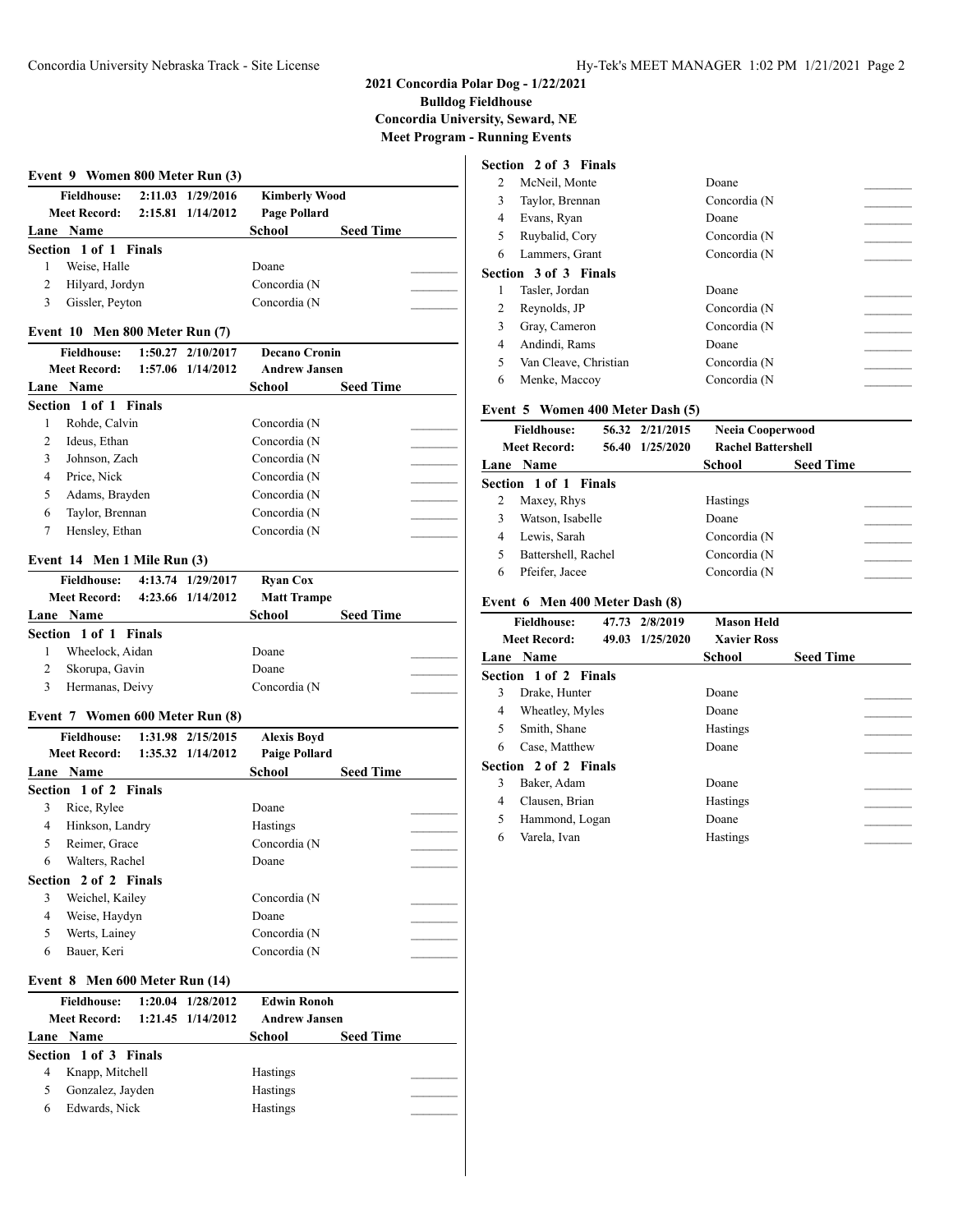#### **Event 11 Women 1000 Meter Run (12)**

| <b>Fieldhouse:</b>    |                                            |                  |                                                 |
|-----------------------|--------------------------------------------|------------------|-------------------------------------------------|
| <b>Meet Record:</b>   |                                            |                  |                                                 |
| Name                  | School                                     | <b>Seed Time</b> |                                                 |
| Section 1 of 1 Finals |                                            |                  |                                                 |
| Haecker, Rylee        | Concordia (N                               |                  |                                                 |
| Pinkerton, Veronica   | <b>Hastings</b>                            |                  |                                                 |
| Gerken, Madison       | <b>Hastings</b>                            |                  |                                                 |
| Pingel, Annika        | Doane                                      |                  |                                                 |
| Davis, Jacinda        | Doane                                      |                  |                                                 |
| Fye, Alyssa           | Concordia (N                               |                  |                                                 |
| Rathjen, Mollie       | Concordia (N                               |                  |                                                 |
| Gissler, Peyton       | Concordia (N                               |                  |                                                 |
| Sladky, Maddy         | Doane                                      |                  |                                                 |
| del Valle, Keirra     | Doane                                      |                  |                                                 |
| McDonald, Aleisha     | <b>Hastings</b>                            |                  |                                                 |
| Selvage, Cody         | Hastings                                   |                  |                                                 |
|                       | 2:55.08 1/31/2015<br>$3:04.13$ $1/14/2012$ |                  | <b>Marissa Bongers</b><br><b>Bethany Sutton</b> |

#### **Event 12 Men 1000 Meter Run (10)**

|    | <b>Fieldhouse:</b><br>2:27.79 | 2/12/2011         | <b>Edwin Ronoh</b> |                  |  |
|----|-------------------------------|-------------------|--------------------|------------------|--|
|    | <b>Meet Record:</b>           | 2:37.66 1/14/2012 | <b>Matt Trampe</b> |                  |  |
|    | <b>Lane Name</b>              |                   | School             | <b>Seed Time</b> |  |
|    | Section 1 of 1 Finals         |                   |                    |                  |  |
|    | Dockwiler, Kalen              |                   | Doane              |                  |  |
| 2  | Rohde, Calvin                 |                   | Concordia (N       |                  |  |
| 3  | Ideus, Ethan                  |                   | Concordia (N       |                  |  |
| 4  | Pankow, Ethan                 |                   | Concordia (N       |                  |  |
| 5  | Johnson, Zach                 |                   | Concordia (N       |                  |  |
| 6  | Harmon, Nate                  |                   | Doane              |                  |  |
| 7  | Hermanas, Deivy               |                   | Concordia (N       |                  |  |
| 8  | Hensley, Ethan                |                   | Concordia (N       |                  |  |
| 9  | Crom, Brandon                 |                   | Doane              |                  |  |
| 10 | Ochsner, Aaron                |                   | <b>Hastings</b>    |                  |  |

#### **Event 3 Women 200 Meter Dash (14)**

|   | <b>Fieldhouse:</b>    | 24.75 2/21/2015 | Neeia Cooperwood |                  |  |
|---|-----------------------|-----------------|------------------|------------------|--|
|   | <b>Meet Record:</b>   | 25.54 1/19/2018 | Natali Engle     |                  |  |
|   | Lane Name             |                 | School           | <b>Seed Time</b> |  |
|   | Section 1 of 4 Finals |                 |                  |                  |  |
| 4 | Maxey, Rhys           |                 | <b>Hastings</b>  |                  |  |
| 5 | McCoy, Anna           |                 | Concordia (N     |                  |  |
| 6 | Hayek, Logan          |                 | Doane            |                  |  |
|   | Section 2 of 4 Finals |                 |                  |                  |  |
| 4 | Weddell, Rebecca      |                 | Concordia (N     |                  |  |
| 5 | Battaglia, Jordin     |                 | Concordia (N     |                  |  |
| 6 | Seevers, Gemma        |                 | Concordia (N     |                  |  |
|   | Section 3 of 4 Finals |                 |                  |                  |  |
| 3 | Diamond, Gabby        |                 | Concordia (N     |                  |  |
| 4 | Cummings, Amira       |                 | Concordia (N     |                  |  |
| 5 | Mulligan, Hannah      |                 | Concordia (N     |                  |  |
| 6 | Bonillas, Dayris      |                 | <b>Hastings</b>  |                  |  |

#### **Section 4 of 4 Finals**

| 3 Harms, Nicole     | Doane           |  |
|---------------------|-----------------|--|
| 4 Brandl, MacKenzie | Doane           |  |
| 5 Wilson, Julyah    | <b>Hastings</b> |  |
| 6 Olson, Cora       | Concordia (N    |  |

#### **Event 4 Men 200 Meter Dash (26)**

|                | <b>Fieldhouse:</b>    | 21.81 | 1/28/2012       | <b>Brijesh Lawrence</b> |                  |  |
|----------------|-----------------------|-------|-----------------|-------------------------|------------------|--|
|                | <b>Meet Record:</b>   |       | 22.16 1/19/2018 | <b>Devan Sawyerr</b>    |                  |  |
|                | Lane Name             |       |                 | School                  | <b>Seed Time</b> |  |
|                | Section 1 of 6 Finals |       |                 |                         |                  |  |
| 1              | Lyon, Rody            |       |                 | Concordia (N            |                  |  |
| $\overline{2}$ | Vrbas, Kadin          |       |                 | Concordia (N            |                  |  |
| 3              | Eurek, Jackson        |       |                 | Doane                   |                  |  |
| $\overline{4}$ | Gentry, Zack          |       |                 | Concordia (N            |                  |  |
| 5              | Dirks, Tristan        |       |                 | Doane                   |                  |  |
| 6              | Provencher, Trevor    |       |                 | Doane                   |                  |  |
|                | Section 2 of 6 Finals |       |                 |                         |                  |  |
| 3              | Baker, Adam           |       |                 | Doane                   |                  |  |
| 4              | Freiberg, Marc        |       |                 | Concordia (N            |                  |  |
| 5              | Smith, Shane          |       |                 | Hastings                |                  |  |
| 6              | Lyons, Andy           |       |                 | Concordia (N            |                  |  |
|                | Section 3 of 6 Finals |       |                 |                         |                  |  |
| 3              | Reckling, Carter      |       |                 | Doane                   |                  |  |
| 4              | Taylor, Josh          |       |                 | Concordia (N            |                  |  |
| 5              | Black, Emmett         |       |                 | Doane                   |                  |  |
| 6              | Mahoney, Andrew       |       |                 | Doane                   |                  |  |
|                | Section 4 of 6 Finals |       |                 |                         |                  |  |
| 3              | Reimer, Henry         |       |                 | Concordia (N            |                  |  |
| 4              | Paetow, Kenny         |       |                 | Concordia (N            |                  |  |
| 5              | Loga, Wyatt           |       |                 | Concordia (N            |                  |  |
| 6              | Rathe, Joel           |       |                 | Concordia (N            |                  |  |
|                | Section 5 of 6 Finals |       |                 |                         |                  |  |
| 3              | Varela, Ivan          |       |                 | Hastings                |                  |  |
| 4              | Kleckner, Cade        |       |                 | Concordia (N            |                  |  |
| 5              | Reeser, Jeremiah      |       |                 | Concordia (N            |                  |  |
| 6              | Vincent, Christopher  |       |                 | Doane                   |                  |  |
|                | Section 6 of 6 Finals |       |                 |                         |                  |  |
| 3              | Jennings, Jacob       |       |                 | Concordia (N            |                  |  |
| 4              | Ross, Xavier          |       |                 | Concordia (N            |                  |  |
| 5              | Plowcha, Paul         |       |                 | Hastings                |                  |  |
| 6              | Drake, Austin         |       |                 | Doane                   |                  |  |
|                |                       |       |                 |                         |                  |  |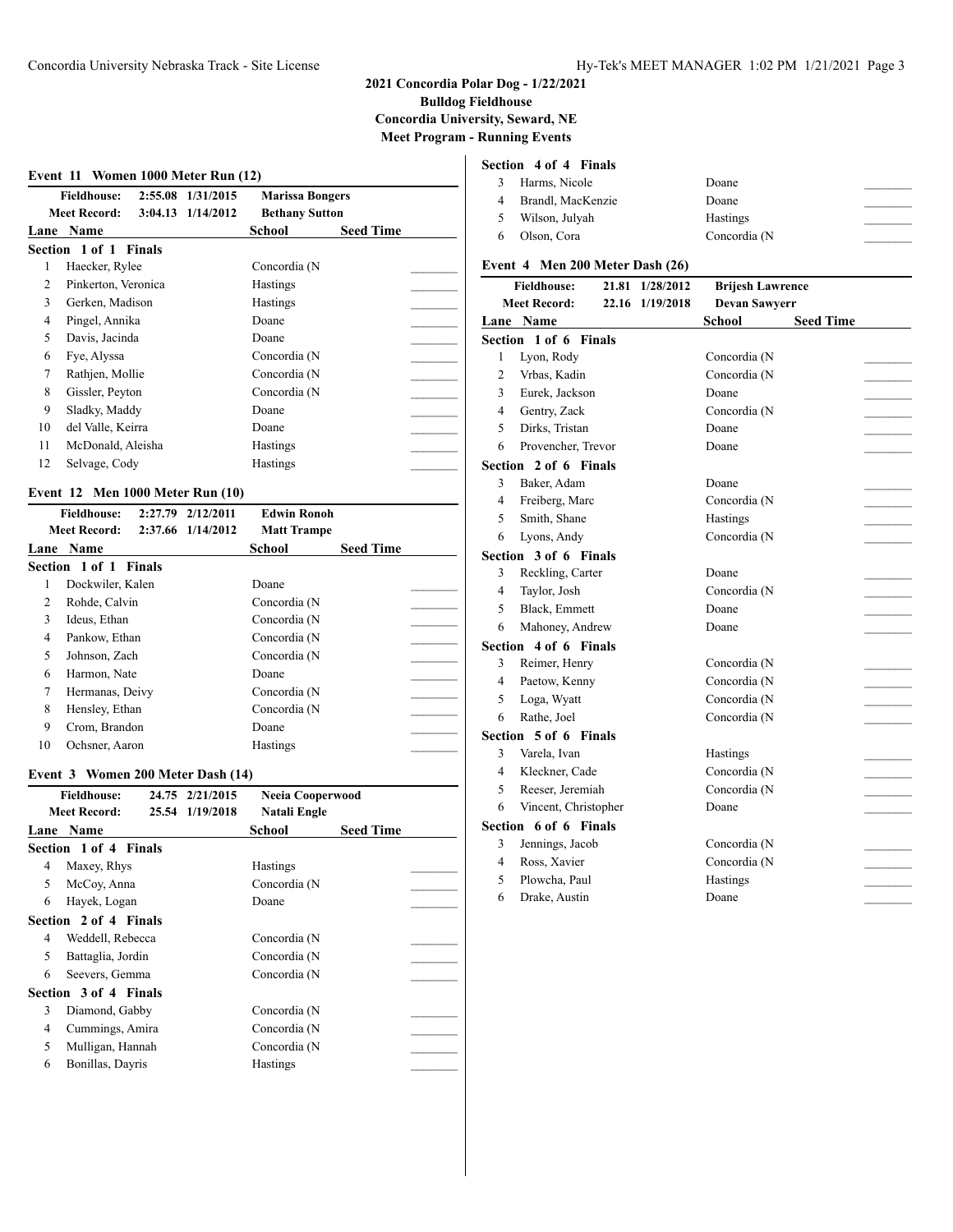#### **Event 17 Women 5000 Meter Run (17)**

|      | <b>Fieldhouse:</b><br>17:35.10  | 2/21/2015 | <b>Lauren Shomaker</b> |                  |
|------|---------------------------------|-----------|------------------------|------------------|
|      | <b>Meet Record:</b><br>18:41.87 | 1/19/2019 | <b>Taylor Grove</b>    |                  |
| Lane | Name                            |           | <b>School</b>          | <b>Seed Time</b> |
|      | Section 1 of 1 Finals           |           |                        |                  |
| 1    | Heritage, Kylahn                |           | Concordia (N           |                  |
| 2    | Reiman, Grace                   |           | Concordia (N           |                  |
| 3    | Clark, Sydney                   |           | Concordia (N           |                  |
| 4    | Martin, Amie                    |           | Concordia (N           |                  |
| 5    | Cook, Lydia                     |           | Concordia (N           |                  |
| 6    | Hilkemann, Jaden                |           | Doane                  |                  |
| 7    | DeLoach, Abi                    |           | Concordia (N           |                  |
| 8    | Bierwagen, Alyssa               |           | Concordia (N           |                  |
| 9    | Dawson, Lauren                  |           | Concordia (N           |                  |
| 10   | Mundt, Hannah                   |           | Concordia (N           |                  |
| 11   | Davis, Carley                   |           | <b>Hastings</b>        |                  |
| 12   | Rolf, Malia                     |           | Concordia (N           |                  |
| 13   | Beran, Maddie                   |           | Concordia (N           |                  |
| 14   | Grant, Emily                    |           | Hastings               |                  |
| 15   | Crossett, Sam                   |           | <b>Hastings</b>        |                  |
| 16   | Baade, Elizabeth                |           | Hastings               |                  |
| 17   | McKeag, Luci                    |           | Doane                  |                  |

#### **Event 18 Men 5000 Meter Run (19)**

|        | <b>Fieldhouse:</b>    | 14:58.56 2/1/2014  | <b>Jason McCullough</b> |                  |
|--------|-----------------------|--------------------|-------------------------|------------------|
|        | <b>Meet Record:</b>   | 15:54.31 1/25/2020 | <b>Jordan Lorenz</b>    |                  |
| Lane   | Name                  |                    | School                  | <b>Seed Time</b> |
|        | Section 1 of 1 Finals |                    |                         |                  |
| 1      | Sesna, Camden         |                    | Concordia (N            |                  |
| 2      | Lorenz, Jordan        |                    | Concordia (N            |                  |
| 3      | Blaine, Antonio       |                    | Concordia (N            |                  |
| 4      | Lehr, Wyatt           |                    | Concordia (N            |                  |
| 5      | Willweber, Micah      |                    | Concordia (N            |                  |
| 6      | Dawson, Owen          |                    | Concordia (N            |                  |
| $\tau$ | Hole, Zach            |                    | Hastings                |                  |
| 8      | Jelleberg, Tatum      |                    | <b>Hastings</b>         |                  |
| 9      | Saldivar, Samuel      |                    | Doane                   |                  |
| 10     | Zadar, Nick           |                    | Concordia (N            |                  |
| 11     | Potratz, Zach         |                    | Concordia (N            |                  |
| 12     | Watters, Christian    |                    | Concordia (N            |                  |
| 13     | Roberts, Caleb        |                    | Concordia (N            |                  |
| 14     | Williams, CJ          |                    | Concordia (N            |                  |
| 15     | Burgess, Keaton       |                    | Concordia (N            |                  |
| 16     | Bromley, Sean         |                    | Hastings                |                  |
| 17     | Wick, Alec            |                    | Doane                   |                  |
| 18     | Oliver, Thomas        |                    | Doane                   |                  |
| 19     | Wick, Evan            |                    | Doane                   |                  |

#### **Event 21 Women 4x400 Meter Relay (4) Fieldhouse: 3:54.08 2/12/2016 Doane College K.Gokie, E.Harsin, S.Holtmeier, R.Bramhall Meet Record: 3:58.20 1/25/2020 Concordia University R.Battershell, S.Lewis, J.Deterding, J.Pfeifer Lane Team Relay Seed Time Section 1 of 1 Finals** 3 Concordia (N C 1) Loy, Emily 2) Ada, Lauren 3) Boyle, Kaylee 4) Wells, Natalya 4 Concordia (N B 1) Schernikau, Sydni 2) Hilyard, Jordyn 3) Weichel, Kailey 4) Weddell, Rebecca 5 Concordia (N A 1) Pfeifer, Jacee 2) Lewis, Sarah 3) Richert, Amy 4) Battershell, Rachel 6 Doane A \_\_\_\_\_\_\_\_\_ 1) Brandl, MacKenzie 2) Harms, Nicole 3) Watson, Isabelle 4) Pingel, Annika **Event 22 Men 4x400 Meter Relay (6) Fieldhouse: 3:17.85 1/19/2019 MidAmerica Nazarene J.Haskin, I.Zitterkopf, J.Muiruri, D.Newman Meet Record: 3:17.85 1/19/2019 MidAmerica Nazarene Lane Team Relay Seed Time Section 1 of 1 Finals** 1 Doane C 1) Andindi, Rams 2) Dockwiler, Kalen 3) Evans, Ryan 4) Baker, Adam 2 Doane B 1) Krejci, John 2) Reckling, Carter 3) Black, Emmett 4) Case, Matthew 3 Concordia (N C 1) Menke, Maccoy 2) Lammers, Grant 3) Gray, Cameron 4) Ruybalid, Cory 4 Concordia (N B 1) Kleckner, Cade 2) Van Cleave, Christian 3) Farmer, Kameron 4) Freiberg, Marc 5 Concordia (N A 1) Jennings, Jacob 2) Meyer, Colton 3) Reimer, Henry 4) Ross, Xavier 6 Doane A \_\_\_\_\_\_\_\_\_

1) Drake, Austin 2) Hammond, Logan 3) Tasler, Jordan 4) Turner, Zach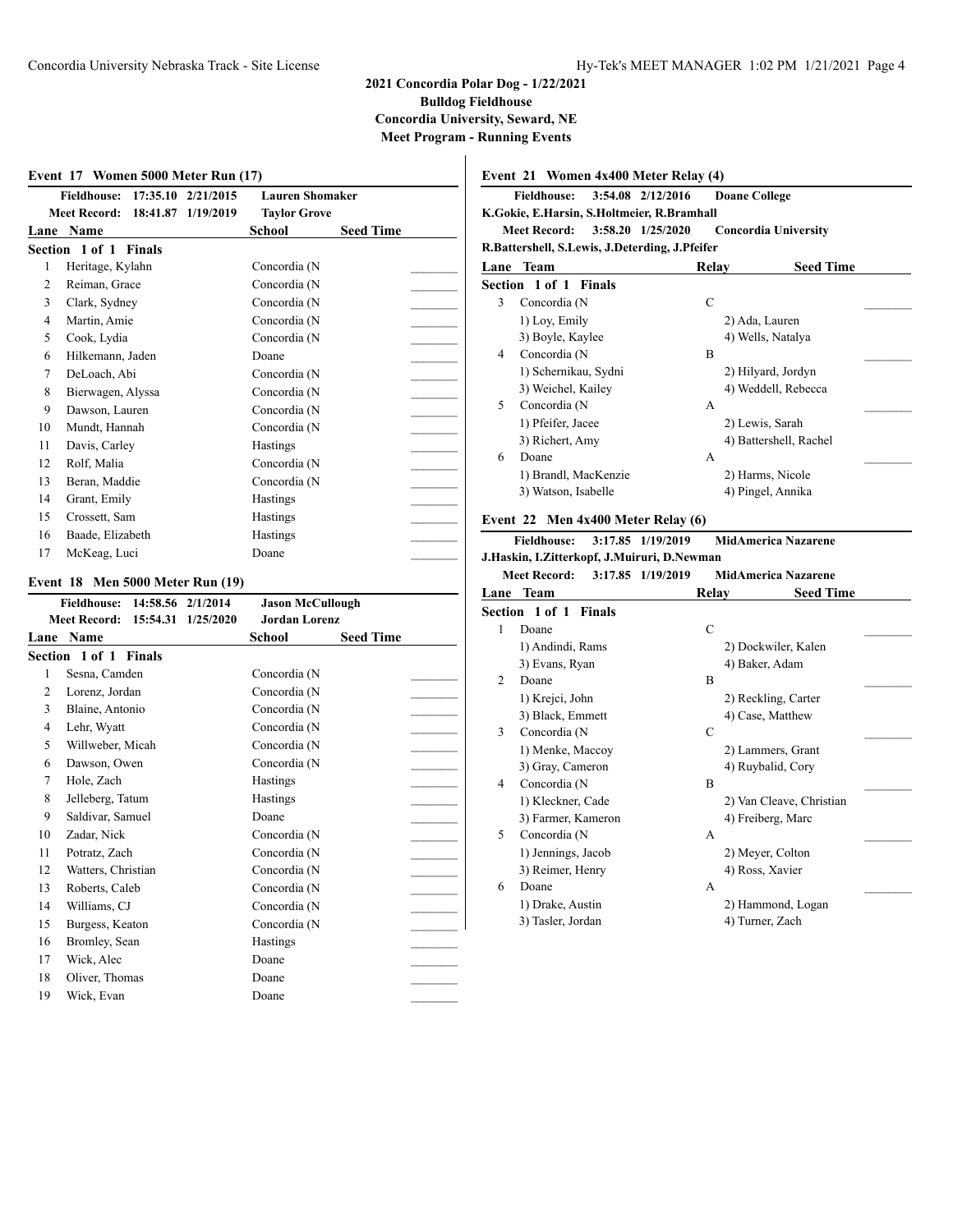$\overline{\phantom{a}}$ 

#### **Event 38 Men Weight Throw (24)**

|                | <b>Fieldhouse:</b>   | 21.46m 1/19/2018 | <b>Grant Wickham</b> |                  |  |
|----------------|----------------------|------------------|----------------------|------------------|--|
|                | <b>Meet Record:</b>  | 20.82m 1/14/2012 | <b>Gabe Wickham</b>  |                  |  |
| Pos            | Name                 |                  | <b>School</b>        | <b>Seed Mark</b> |  |
|                | Flight 1 of 2 Finals |                  |                      |                  |  |
| 1              | Easton, Jared        |                  | Doane                |                  |  |
| $\overline{c}$ | Shaw, Walker         |                  | Concordia (N         |                  |  |
| 3              | Partridge, Luke      |                  | Doane                |                  |  |
| $\overline{4}$ | Semedo, Darien       |                  | Concordia (N         |                  |  |
| 5              | Kreutzer, Peter      |                  | Concordia (N         |                  |  |
| 6              | Lothrop, Jaedon      |                  | Doane                |                  |  |
| $\tau$         | Hewell, Charlie      |                  | Concordia (N         |                  |  |
| 8              | Armitage, Jackson    |                  | Concordia (N         |                  |  |
| 9              | Moll, Ben            |                  | Concordia (N         |                  |  |
| 10             | Garcia, Angel        |                  | Hastings             |                  |  |
| 11             | Urbonavicius, Luke   |                  | Doane                |                  |  |
| 12             | Sandoz, Paul         |                  | Doane                |                  |  |
|                | Flight 2 of 2 Finals |                  |                      |                  |  |
| 1              | Hudson, Patrick      |                  | Hastings             |                  |  |
| $\overline{c}$ | Klute, Brady         |                  | Concordia (N         |                  |  |
| 3              | Quackenbush, Philip  |                  | Hastings             |                  |  |
| $\overline{4}$ | Rezac, Brandon       |                  | Doane                |                  |  |
| 5              | Buck, Dagne'         |                  | Concordia (N         |                  |  |
| 6              | Amos, Andy           |                  | Concordia (N         |                  |  |
| 7              | Wren, Chris          |                  | Concordia (N         |                  |  |
| 8              | Dover, Richard       |                  | Doane                |                  |  |
| 9              | Summers, Tyler       |                  | Hastings             |                  |  |
| 10             | Villars, Justin      |                  | Hastings             |                  |  |
| 11             | Campbell, Matthew    |                  | Doane                |                  |  |
| 12             | Cornelio, Jacob      |                  | Unattached           |                  |  |
|                |                      |                  |                      |                  |  |

#### **Event 37 Women Weight Throw (26)**

|     | <b>Fieldhouse:</b>   | 20.19m 2/12/2016 | <b>Carly Fehringer</b> |                  |  |
|-----|----------------------|------------------|------------------------|------------------|--|
|     | <b>Meet Record:</b>  | 19.05m 1/25/2020 | <b>Adrianna Shaw</b>   |                  |  |
| Pos | Name                 |                  | School                 | <b>Seed Mark</b> |  |
|     | Flight 1 of 2 Finals |                  |                        |                  |  |
|     | Skala, Allison       |                  | Doane                  |                  |  |
| 2   | Bull, Samantha       |                  | Doane                  |                  |  |
| 3   | Riggle, Faith        |                  | Concordia (N           |                  |  |
| 4   | Pokorney, Kamryn     |                  | Concordia (N           |                  |  |
| 5   | Reilly, Lauren       |                  | Doane                  |                  |  |
| 6   | Owings, Alli         |                  | Concordia (N           |                  |  |
| 7   | Pine, Cassandra      |                  | <b>Hastings</b>        |                  |  |
| 8   | Tennis, Kaia         |                  | Doane                  |                  |  |
| 9   | Painter, Erin        |                  | Concordia (N           |                  |  |
| 10  | Thompson, Samantha   |                  | Concordia (N           |                  |  |
| 11  | Handel, Madysen      |                  | Doane                  |                  |  |
| 12  | Gerber, Abigail      |                  | Concordia (N           |                  |  |
| 13  | Ferrell, Mackenzie   |                  | Concordia (N           |                  |  |

|    | Flight 2 of 2 Finals |                 |
|----|----------------------|-----------------|
|    | Fuller, Macy         | Doane           |
| 2  | Agena, Emily         | Concordia (N    |
| 3  | Eden, Jessa          | Hastings        |
| 4  | Buschow, Olivia      | Concordia (N    |
| 5  | Luehr, Elle          | Concordia (N    |
| 6  | Anderson, Jordyn     | Concordia (N    |
| 7  | Sutton, Madison      | Doane           |
| 8  | Stenson, Joey        | Doane           |
| 9  | Anderson, Kiara      | <b>Hastings</b> |
| 10 | Ragland, Sarah       | Concordia (N    |
| 11 | Peters, MaKenzie     | Hastings        |
| 12 | De Jong, Morgan      | Concordia (N    |
| 13 | Shaw, Adrianna       | Unattached      |

#### **Event 31 Women Long Jump (16)**

|     | <b>Fieldhouse:</b>   | 5.96m 1/19/2018 |                      | <b>Shantinique Cunningham</b> |  |
|-----|----------------------|-----------------|----------------------|-------------------------------|--|
|     | <b>Meet Record:</b>  | 5.60m 1/19/2019 | <b>Ardeen Walker</b> |                               |  |
| Pos | Name                 |                 | School               | <b>Seed Mark</b>              |  |
|     | Flight 1 of 2 Finals |                 |                      |                               |  |
| 1   | Scott, Jaelynn       |                 | Doane                |                               |  |
| 2   | Rice, Rylee          |                 | Doane                |                               |  |
| 3   | Damme, Grace         |                 | Doane                |                               |  |
| 4   | Boyle, Kaylee        |                 | Concordia (N         |                               |  |
| 5   | Diggins, Olivia      |                 | Doane                |                               |  |
| 6   | Wells, Natalya       |                 | Concordia (N         |                               |  |
| 7   | Richert, Amy         |                 | Concordia (N         |                               |  |
| 8   | Diamond, Gabby       |                 | Concordia (N         |                               |  |
|     | Flight 2 of 2 Finals |                 |                      |                               |  |
| 1   | Tamayo, Lauren       |                 | <b>Hastings</b>      |                               |  |
| 2   | Loy, Emily           |                 | Concordia (N         |                               |  |
| 3   | Harms, Nicole        |                 | Doane                |                               |  |
| 4   | Maessner, Daisy      |                 | <b>Hastings</b>      |                               |  |
| 5   | Olson, Cora          |                 | Concordia (N         |                               |  |
| 6   | Sears, Karsen        |                 | <b>Hastings</b>      |                               |  |
| 7   | Broman, Jamey        |                 | Concordia (N         |                               |  |
| 8   | Severt, Katie        |                 | Concordia (N         |                               |  |
|     |                      |                 |                      |                               |  |

#### **Event 32 Men Long Jump (17)**

|     | <b>Fieldhouse:</b>   | 7.54m 12/5/2020 | <b>James Gilbert</b>    |                  |  |
|-----|----------------------|-----------------|-------------------------|------------------|--|
|     | <b>Meet Record:</b>  | 7.20m 1/19/2019 | <b>Issac Zitterkopf</b> |                  |  |
| Pos | Name                 |                 | School                  | <b>Seed Mark</b> |  |
|     | Flight 1 of 2 Finals |                 |                         |                  |  |
|     | Gentry, Zack         |                 | Concordia (N            |                  |  |
|     | Loga, Wyatt          |                 | Concordia (N            |                  |  |
| 3   | Case, Matthew        |                 | Doane                   |                  |  |
| 4   | Lyons, Andy          |                 | Concordia (N            |                  |  |
| 5   | Brandt, Trystan      |                 | Doane                   |                  |  |
| 6   | Rathe, Joel          |                 | Concordia (N            |                  |  |
|     | Zimmerman, Mason     |                 | Doane                   |                  |  |
| 8   | Hruska, Jacob        |                 | Doane                   |                  |  |
|     |                      |                 |                         |                  |  |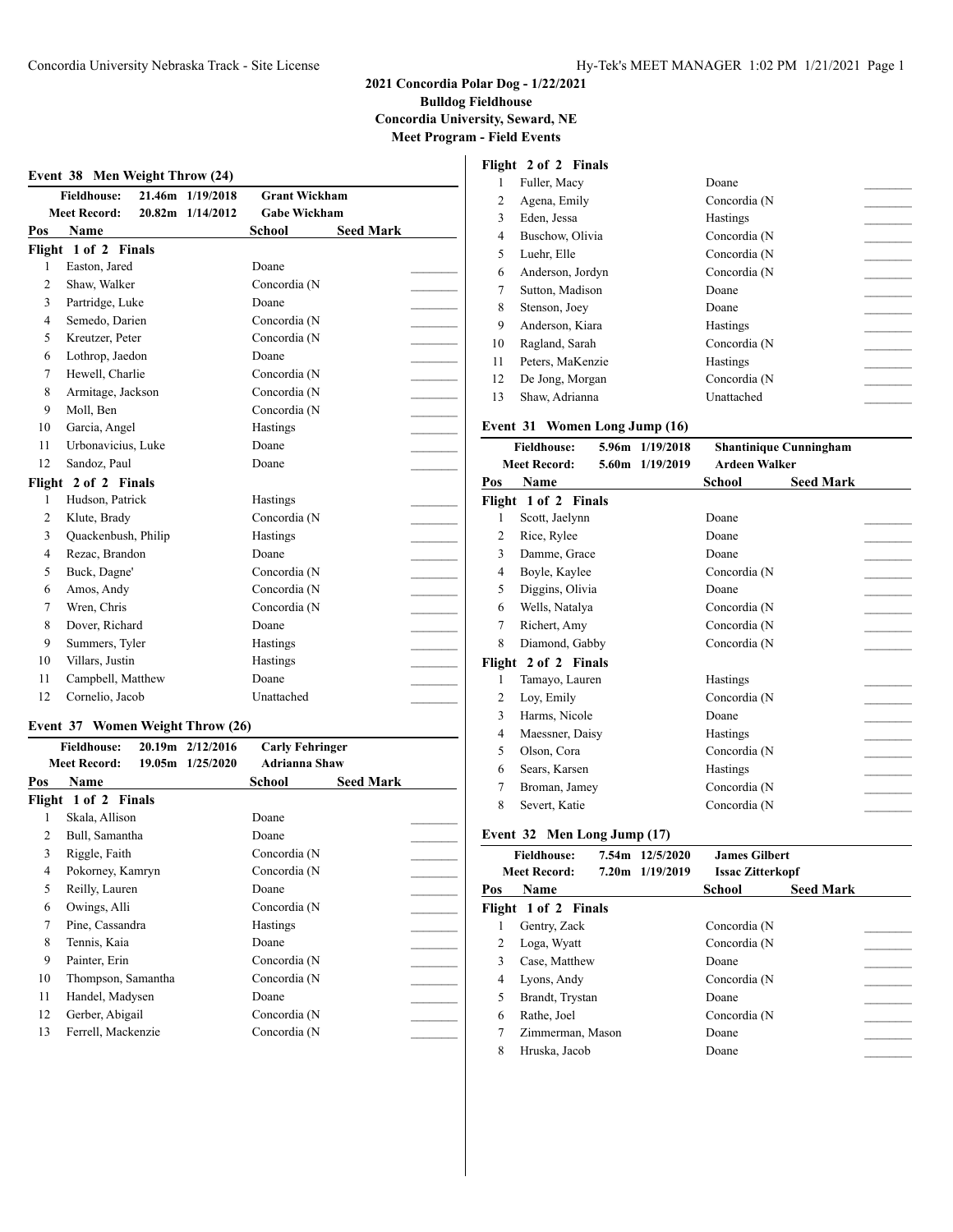#### **2021 Concordia Polar Dog - 1/22/2021 Bulldog Fieldhouse Concordia University, Seward, NE**

**Meet Program - Field Events**

|                |                                |                               | Flight 2 of 2 Finals(Event 32 Men Long Jump (17)) |                             |  |
|----------------|--------------------------------|-------------------------------|---------------------------------------------------|-----------------------------|--|
| 1              | Krejci, John                   |                               | Doane                                             |                             |  |
| $\overline{c}$ | Hammond, Logan                 |                               | Doane                                             |                             |  |
| 3              | Reeser, Jeremiah               |                               | Concordia (N                                      |                             |  |
| 4              | Stoekle, Noah                  |                               | Doane                                             |                             |  |
| 5              | Arcos, Sergio                  |                               | Doane                                             |                             |  |
| 6              | Williams, Cody                 |                               | Concordia (N                                      |                             |  |
| 7              | Pfister, Byron                 |                               | Doane                                             |                             |  |
| 8              | Jennings, Jacob                |                               | Concordia (N                                      |                             |  |
| 9              | Sand, Tanner                   |                               | Doane                                             |                             |  |
|                |                                |                               |                                                   |                             |  |
|                | Event 34 Men Triple Jump (7)   |                               |                                                   |                             |  |
|                | <b>Fieldhouse:</b>             | $16.01 \text{ m}$ $2/21/2015$ | <b>Augustus Cowan</b>                             |                             |  |
|                | <b>Meet Record:</b>            | 15.00m 1/14/2012              | <b>Marty Molina</b>                               |                             |  |
| Pos            | Name                           |                               | School                                            | <b>Seed Mark</b>            |  |
|                | Flight 1 of 1 Finals           |                               |                                                   |                             |  |
| 1              | Stoekle, Noah                  |                               | Doane                                             |                             |  |
| 2              | Lauenroth, Vince               |                               | Doane                                             |                             |  |
| 3              | Himmelberg, John               |                               | Doane                                             |                             |  |
| 4              | Brandt, Trystan                |                               | Doane                                             |                             |  |
| 5              | Kastanek, Blake                |                               | Doane                                             |                             |  |
| 6              | Malone, Trevor                 |                               | Doane                                             |                             |  |
| 7              | Sand, Tanner                   |                               | Doane                                             |                             |  |
|                |                                |                               |                                                   |                             |  |
|                |                                |                               |                                                   |                             |  |
|                | Event 33 Women Triple Jump (7) |                               |                                                   |                             |  |
|                | <b>Fieldhouse:</b>             | 12.47m 2/12/2011              | Tara Korshoj                                      |                             |  |
|                | <b>Meet Record:</b>            | 11.28m 1/19/2019              |                                                   | Adrianna Sims/Chelsea Baker |  |
| Pos            | Name                           |                               | School                                            | <b>Seed Mark</b>            |  |
|                | Flight 1 of 1 Finals           |                               |                                                   |                             |  |
| 1              | Maessner, Daisy                |                               | Hastings                                          |                             |  |
| $\overline{c}$ | Olson, Cora                    |                               | Concordia (N                                      |                             |  |
| 3              | Heck, Sarah                    |                               | Concordia (N                                      |                             |  |
| 4              | Seevers, Gemma                 |                               | Concordia (N                                      |                             |  |
| 5              | Miller, Haley                  |                               | Doane                                             |                             |  |
| 6              | Theiler, Lauren                |                               | Doane                                             |                             |  |
| 7              |                                |                               |                                                   |                             |  |
|                | Moes, Taylor                   |                               | Concordia (N                                      |                             |  |
|                | Event 29 Women Pole Vault (11) |                               |                                                   |                             |  |
|                | <b>Fieldhouse:</b>             | 4.00m 2/14/2014               | <b>Taylor Swanson</b>                             |                             |  |
|                | Meet Record: 3.82m 1/25/2020   |                               | <b>Josie Puelz</b>                                |                             |  |
| Pos            | Name                           |                               | School                                            | <b>Seed Mark</b>            |  |
| Flight         | 1 of 1 Finals                  |                               |                                                   |                             |  |
| 1              | Deines, Grace                  |                               | Doane                                             |                             |  |
| $\overline{2}$ | Kessler, Cassie                |                               | Doane                                             |                             |  |
| 3              | Reichert, Sydney               |                               | Concordia (N                                      |                             |  |
| $\overline{4}$ | Pinkall, Allison               |                               | Concordia (N                                      |                             |  |
|                |                                |                               |                                                   |                             |  |
| 5              | Shay, Abby                     |                               | Concordia (N                                      |                             |  |
| 6<br>$\tau$    | Mapson, Erin<br>Downs, Alyssa  |                               | Concordia (N<br>Doane                             |                             |  |

9 Baack, Anna Concordia (N \_\_\_\_\_\_\_\_\_ 10 Peterson, Josie Hastings 11 Puelz, Josie Concordia (N

#### **Event 30 Men Pole Vault (13) Fieldhouse: 5.40m 1/31/2019 Tyce Hruza Meet Record: 4.95m 1/25/2020 Gavin DeHaai Pos Name School Seed Mark Flight 1 of 1 Finals** 1 Bauer, Ian Hastings 2 Wehrer, Riley Doane 3 Stadler, Grant Concordia (N \_\_\_\_\_\_\_\_\_ 4 Platt, Tucker Concordia (N 5 Lyon, Rees Concordia (N<br>
6 Berry, Dalton Concordia (N<br>
7 Zohner, Zach Concordia (N<br>
8 Klingsporn, Dustin Hastings<br>
9 Pulliam, Mike Doane<br>
0 Bennetts, Zach Concordia (N<br>
1 Concordia (N<br>
1 Concordia (N<br>
1 Concordia (N<br>
1 C 6 Berry, Dalton Concordia (N \_\_\_\_\_\_\_\_\_ 7 Zohner, Zach Concordia (N \_\_\_\_\_\_\_\_\_ 8 Klingsporn, Dustin Hastings 9 Pulliam, Mike Doane 10 Bennetts, Zach Concordia (N 11 Williams, Cody Concordia (N \_\_\_\_\_\_\_\_\_ 12 Floyd, Conner Doane 13 Berry, Chase Concordia (N **Event 27 Women High Jump (7) Fieldhouse: 1.73m 2/12/2011 Katie Moeller Meet Record: 1.62m 12/15/2012 Angie Litz**

| Pos | Name                 | School       | <b>Seed Mark</b> |
|-----|----------------------|--------------|------------------|
|     | Flight 1 of 1 Finals |              |                  |
|     | Campbell, Emma       | Doane        |                  |
|     | Reimer, Grace        | Concordia (N |                  |
|     | Martinsen, Kaylee    | Doane        |                  |
| 4   | Daum, Nicole         | Concordia (N |                  |
|     | Henson, Isabel       | Doane        |                  |
| 6   | Schuette, Morgan     | Concordia (N |                  |
|     | Theiler, Sarah       | Doane        |                  |
|     |                      |              |                  |

#### **Event 28 Men High Jump (3)**

|     | <b>Fieldhouse:</b>   | $2.20m$ $2/12/2015$ | <b>Emanuel Durden</b> |                  |
|-----|----------------------|---------------------|-----------------------|------------------|
|     | Meet Record:         | $2.04m$ 12/15/2012  | Jon Gamble            |                  |
| Pos | <b>Name</b>          |                     | School                | <b>Seed Mark</b> |
|     | Flight 1 of 1 Finals |                     |                       |                  |
|     | Johnson, Brock       |                     | Doane                 |                  |
|     | Kastanek, Blake      |                     | Doane                 |                  |
|     | Reckling, Carter     |                     | Doane                 |                  |